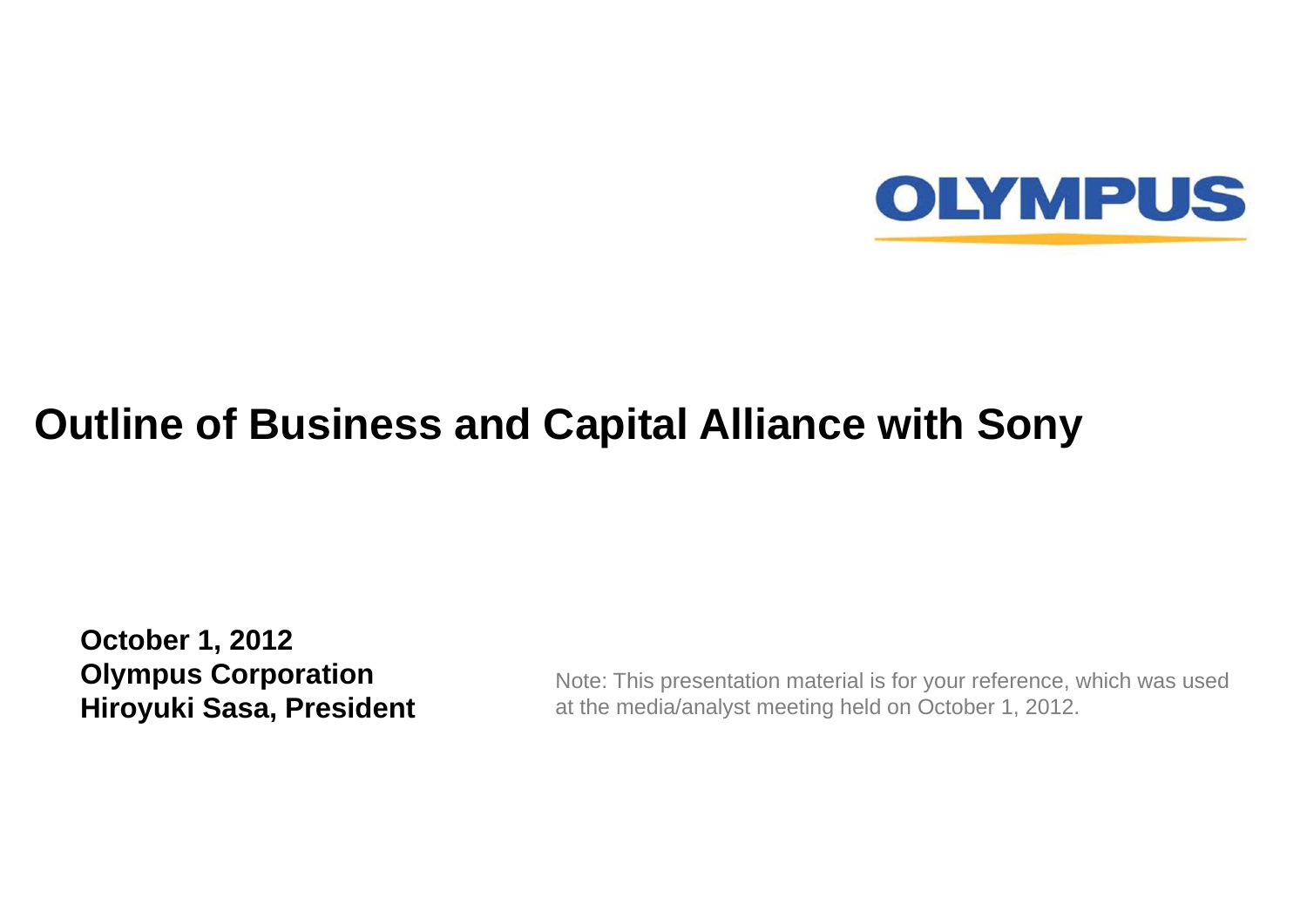#### **Outline of Business and Capital Alliance**

**By combining the two companies' strengths through an alliance in the medical and digital camera businesses, we aim to enhance the corporate value of each company**

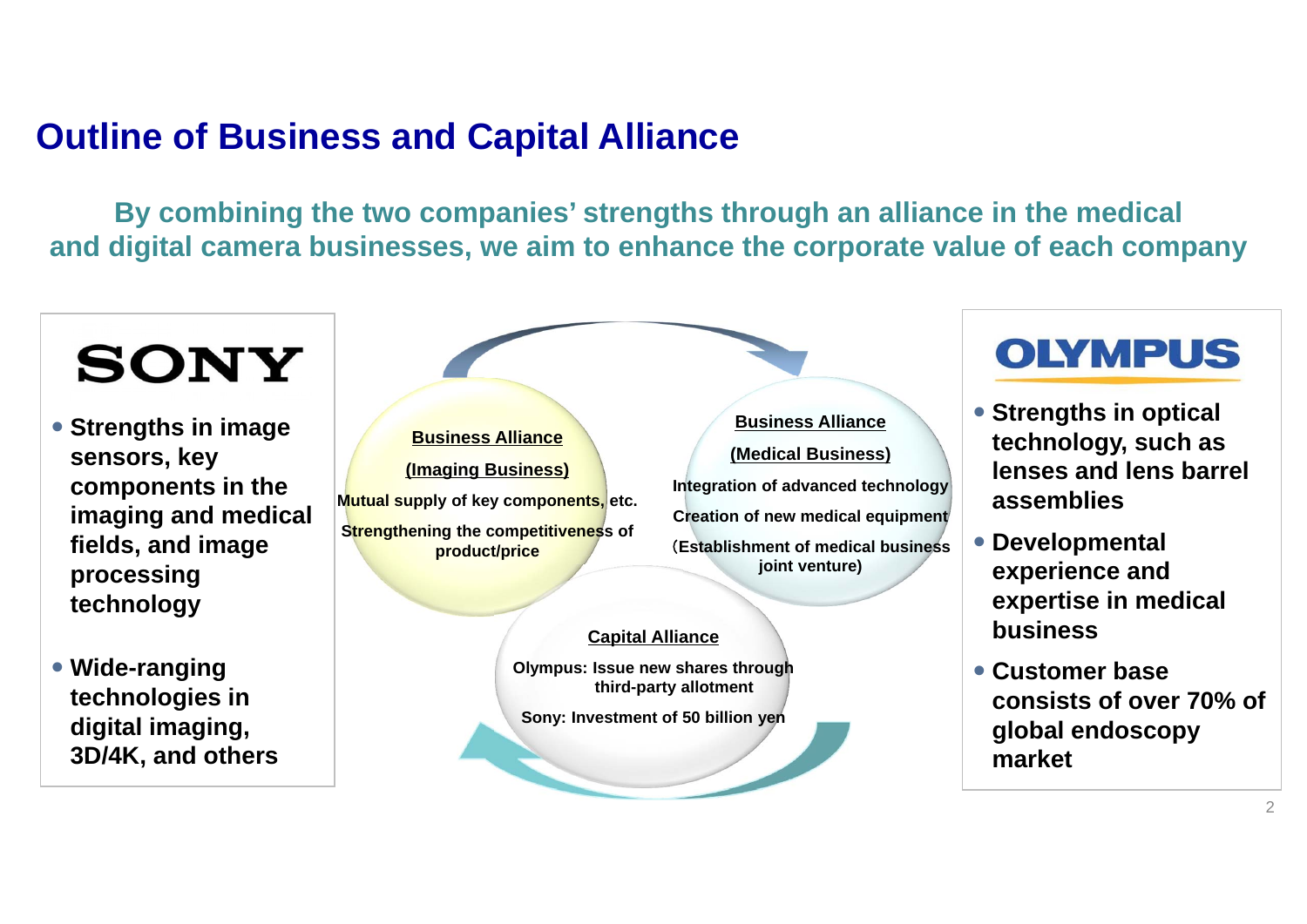**Medium-Term Vision (Basic Strategies)**

**(i) Rebuild business portfolio & Optimally allocate management resources**

**(ii) Review cost structures**

**(iii) Restore financial health**

**(iv) Restructure governance**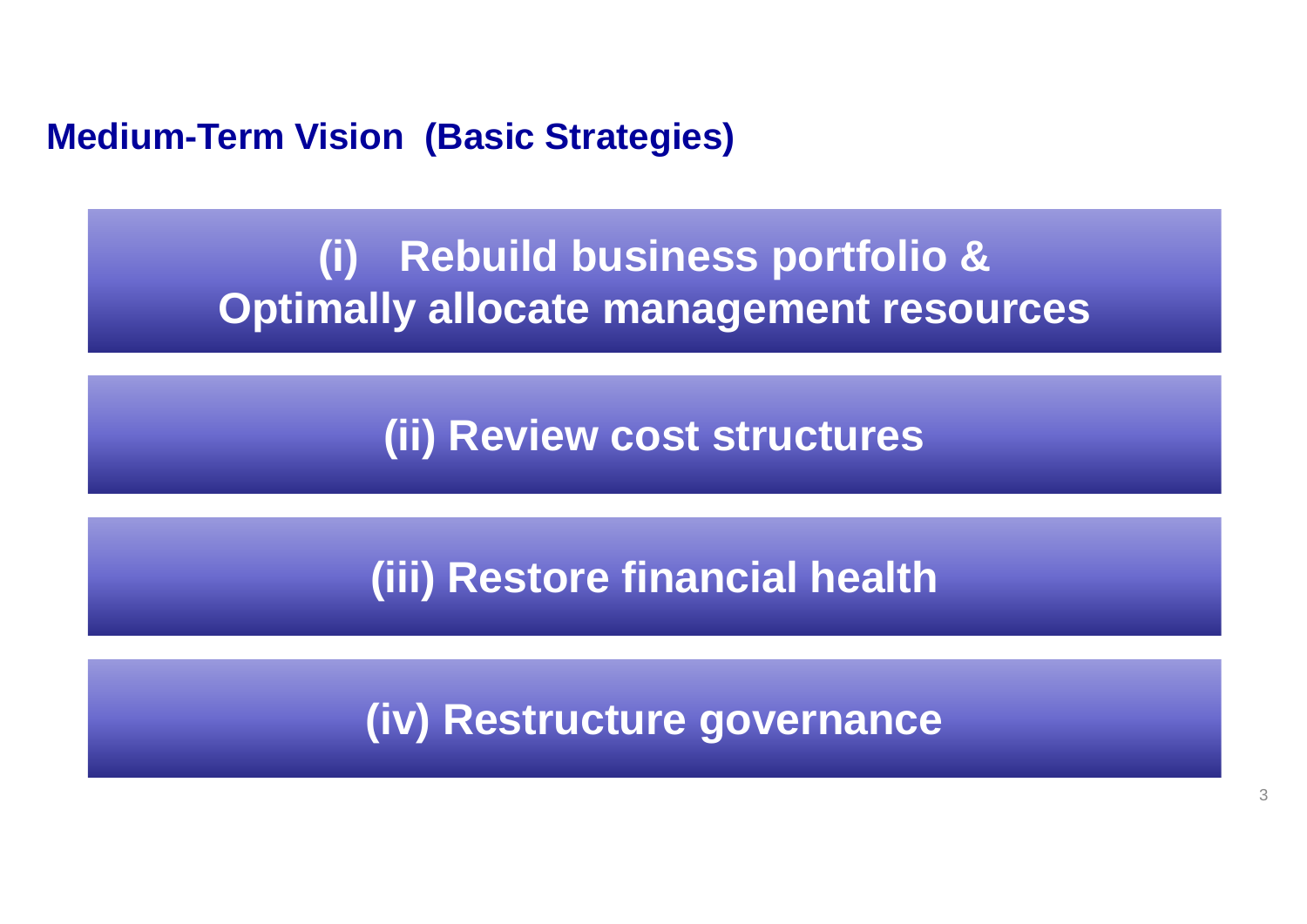#### **Medium-Term Vision (Basic Strategies)**

# **(i) Rebuild business portfolio & Optimally allocate management resources**

(ii) Review cost structures

**(iii) Restore financial health**

(iv) Restructure governance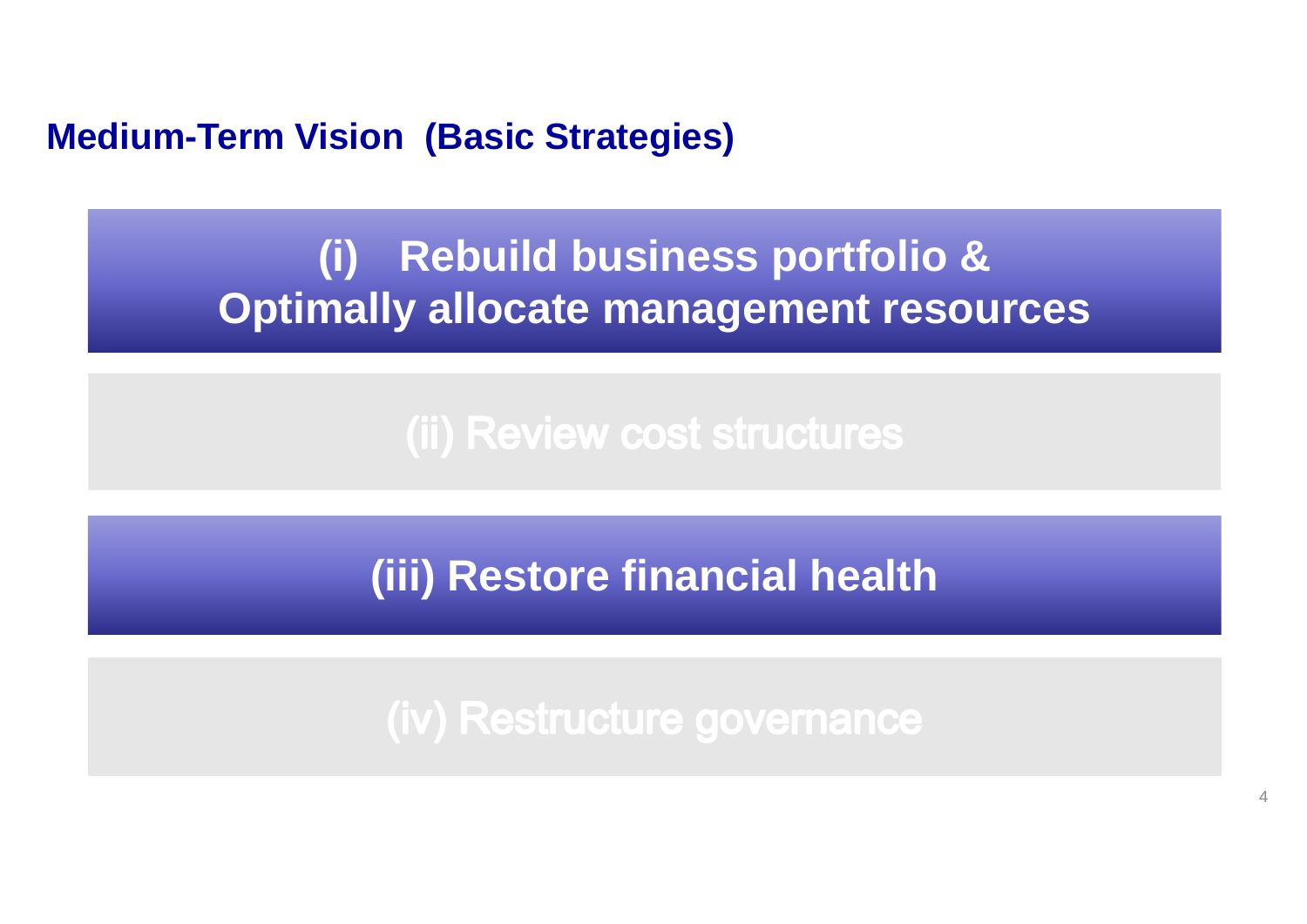#### **Rebuild business portfolio & Optimally allocate management resources**

♦ **Strengthen competitiveness through the mutual supply of key components, etc.**

#### **Restructure Imaging Business**

 **Focus on mirrorless interchangeable-lens cameras and high-end compact cameras**

**Significantly improve revenue structure for manufacturing costs and SG&A expenses, etc.**

♦ **Create a new market in the surgical field in addition to establishing the energy business**

#### **Expand Medical Business**

**Reinforce the gastroenterological endoscope business**

**Realize significant growth in the surgical business**

**Expand sales in emerging markets**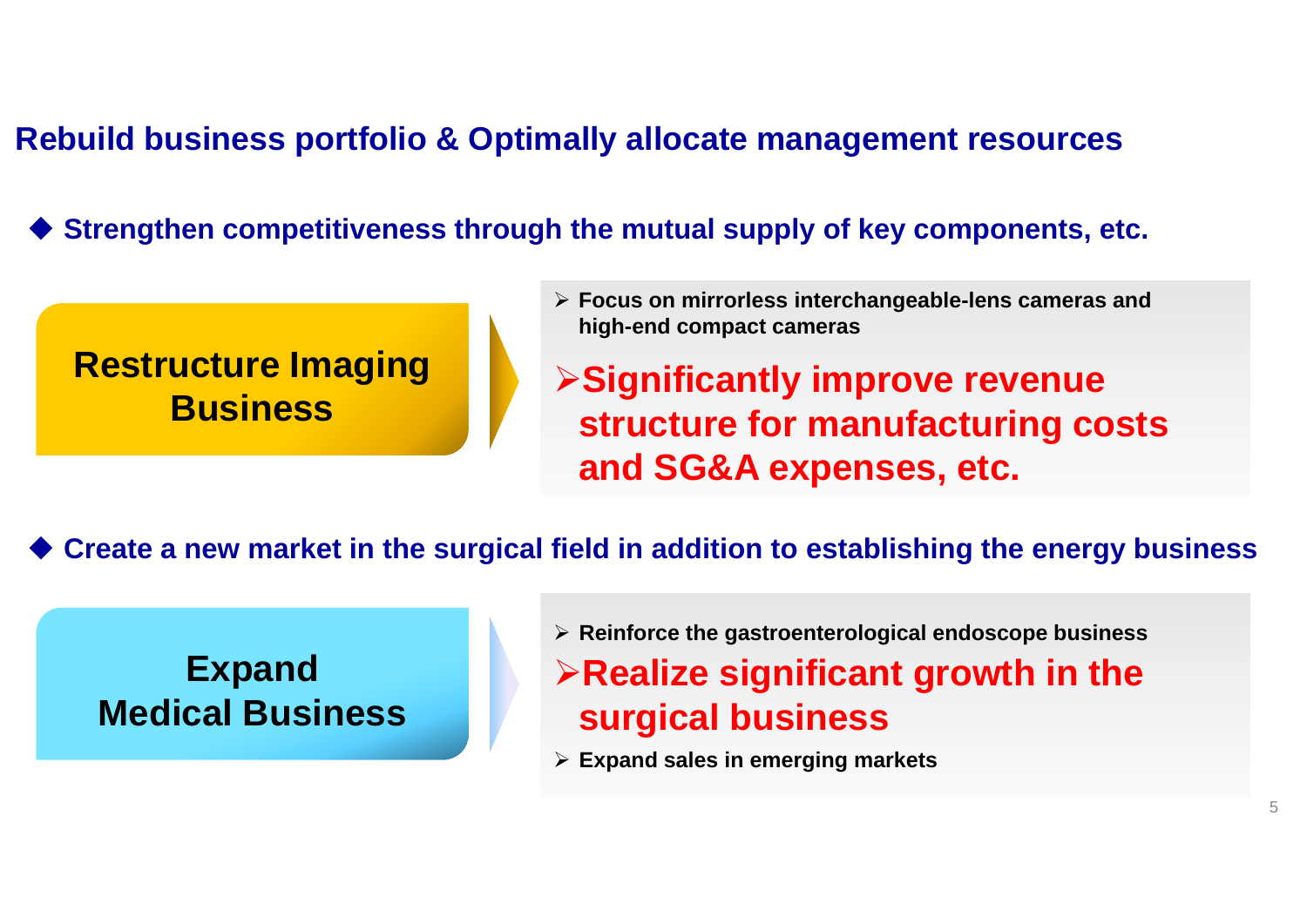#### **Digital Camera Businesses**

# **SONY**

## **Target / Advantage**

- $\bullet$  **Review cost structures**
	- **Improve cost structures through mutual supply of key components, etc.**

#### **Strengthen product competitiveness**

 **Strengthen product competitiveness, mainly compact digital cameras**







### **Achieve steady flow of operating income**

**Tie-up**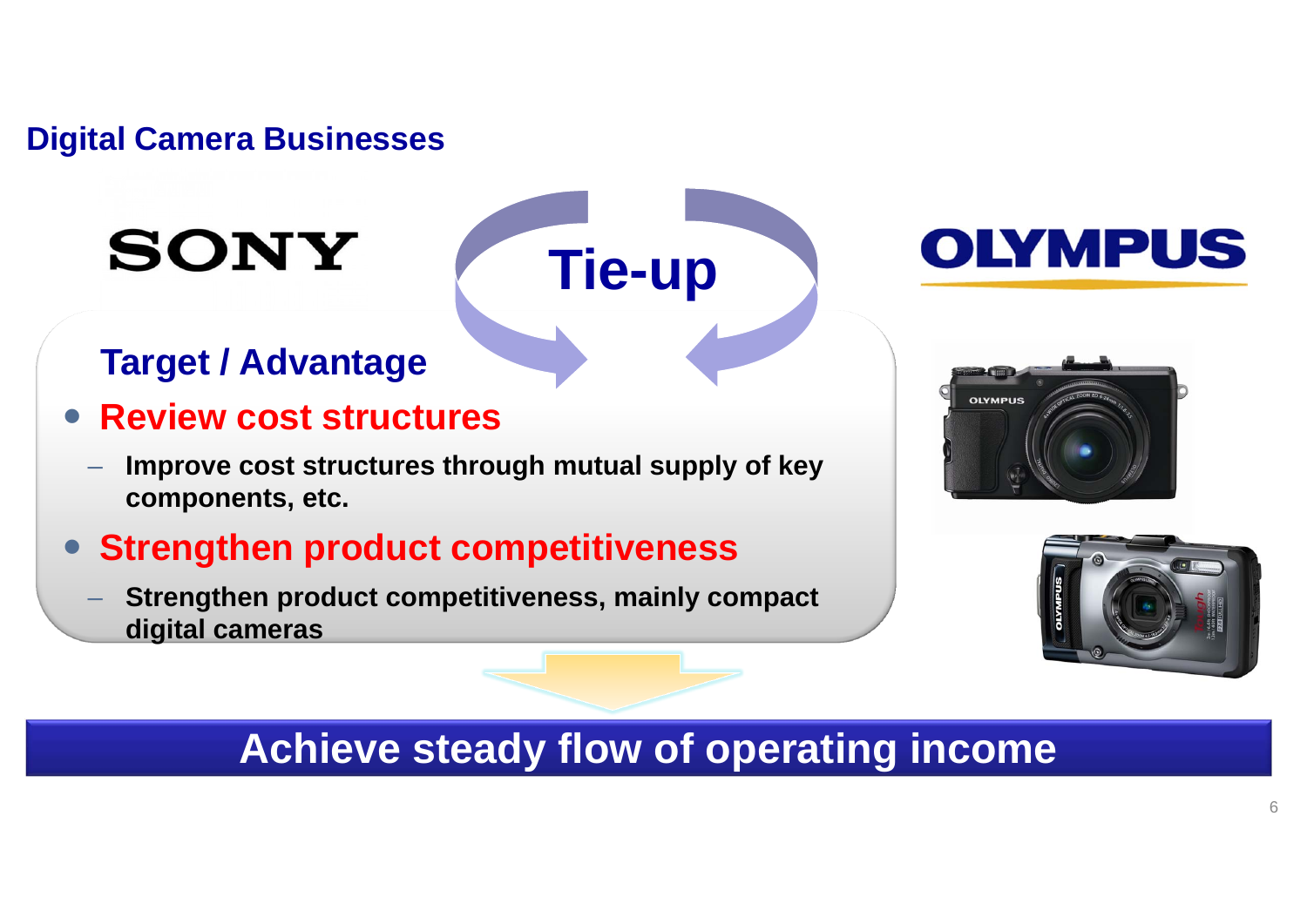#### **Medical Business**

# **SONY**

# **Tie-up**



#### **Target / Advantage**

- 0 **Strengthen and expand in the surgical imaging field**
	- **Combine Sony's digital-imaging technology with our surgicalimaging equipment to meet the requirements of advanced surgery**
	- **Enhance Systems Integration by utilizing AV solution based on Sony's digital imaging & communication technology**
	- **Expand portfolio of imaging-related products, increase sales volume and improve system performance of related products**



# **Realize significant growth in the surgical business**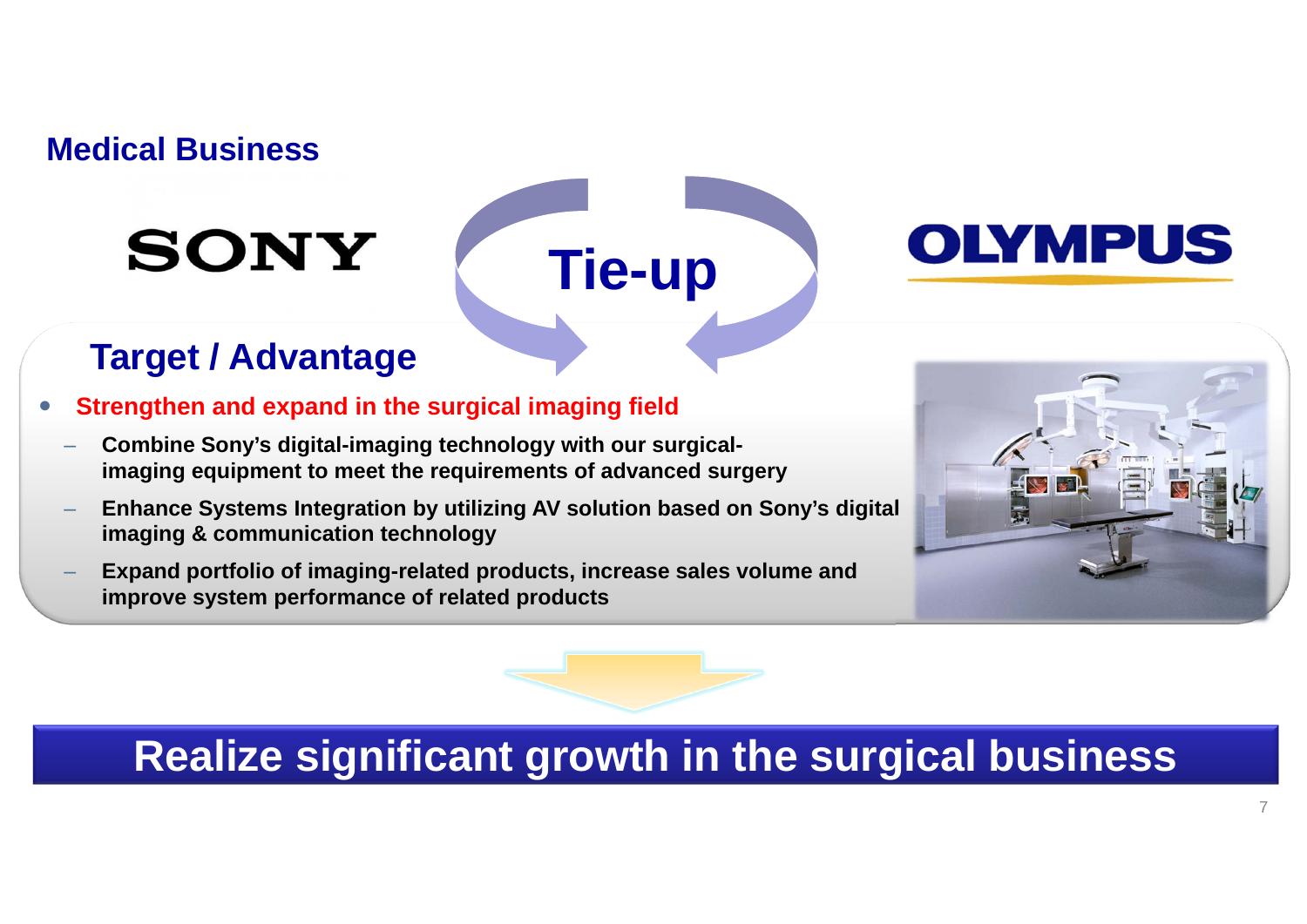**Restore Financial Health**

**Strive to restore financial health while aiming to maximize shareholders' value as a basic principle**

**(**1**) Secure steady flow of profits from businesses**

**(**2**) Maximize cash flow**

**(**3**) Streamline assets**

**Improve equity ratio as soon as possible and realize stable management**